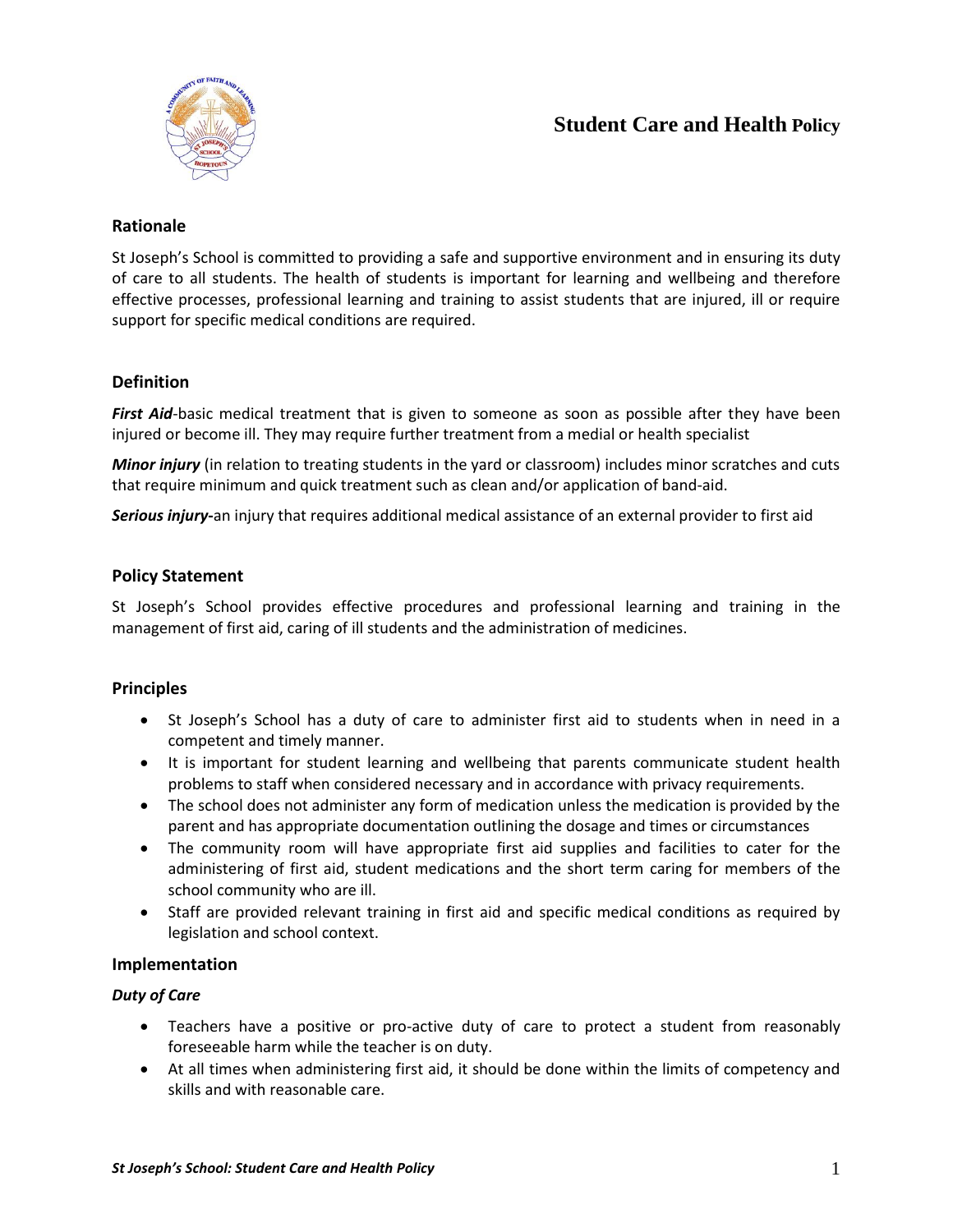- When there is a serious injury or illness, the teacher and principal are obliged to carry out appropriate first aid but not diagnose or treat the person. This is the competency of medical practitioners or medical emergency personnel (Catholic Schools Operational Guide)
- The school ensures that students with ongoing medical conditions have procedures in place that allow them to manage their condition
- The principal will regularly evaluate the effectiveness of the implementation of procedures and provide further training or clarification/modification of procedures and requirements.

## *Training*

- All staff will undergo Level 1 recognised first aid training. This is updated at least every 3 years.
- A minimum of 2 teachers will have Level 2 recognised first aid training All staff undergo additional training in relation to CPR and Anaphylaxis (see Anaphylaxis Policy).
- All staff will be trained to assess and manage an asthma emergency as part of their Frist Aid training.
- Staff will be provided training in management of other conditions such as diabetes and epilepsy whenever a student is identified.
- A register is maintained of all first aid officers, listing first aid qualifications and renewal date.
- Staff review procedures in first aid, anaphylaxis and CPR at least twice per year.
- Induction on procedures and location on student medical conditions will be conducted annually for emergency teachers and when new teachers begin.
- A record of training in first aid (and level), CPR and anaphylaxis and other specific training will be recorded on the Staff First Aid and Other Required Training Register that is kept and updated in the school document management system.
- The principal will analyse the training needs annually or as required and ensure that staff are current with school, diocesan and legislation requirements.

#### *First Aid Room*

- The community room is the school's dedicated first aid room. Students and staff or visitors will be cared for in this space until arrangements for them to be collected are made.
- The community room will be unlocked available for use at all times.
- A staff member will be designated to purchase and maintain the first-aid supplies, first aid kits, ice packs and oversee the general upkeep of the room.
- All staff are responsible for keeping the room clean and tidy at all times.

#### *First Aid Treatment*

- Injuries or illnesses that occur during class time will be managed by the class teacher (where possible) or referred to the administration office as required. Another student will accompany the injured/sick student to the office.
- Each class will have a first aid kit. It is the responsibility of the class teachers to ensure that kit is up to date with the necessary supplies.
- All injuries (not minor) or illnesses that occur during recess and lunch times will be referred to a trained staff member in the community room (see Duty of Care Policy for procedures).
- Any student with injuries involving blood must have the wound covered at all times. Procedures needs to be put in place to ensure that any blood spillage is properly cleaned and managed
- Medication (of any kind) will not be given to children without the permission of parents/guardians.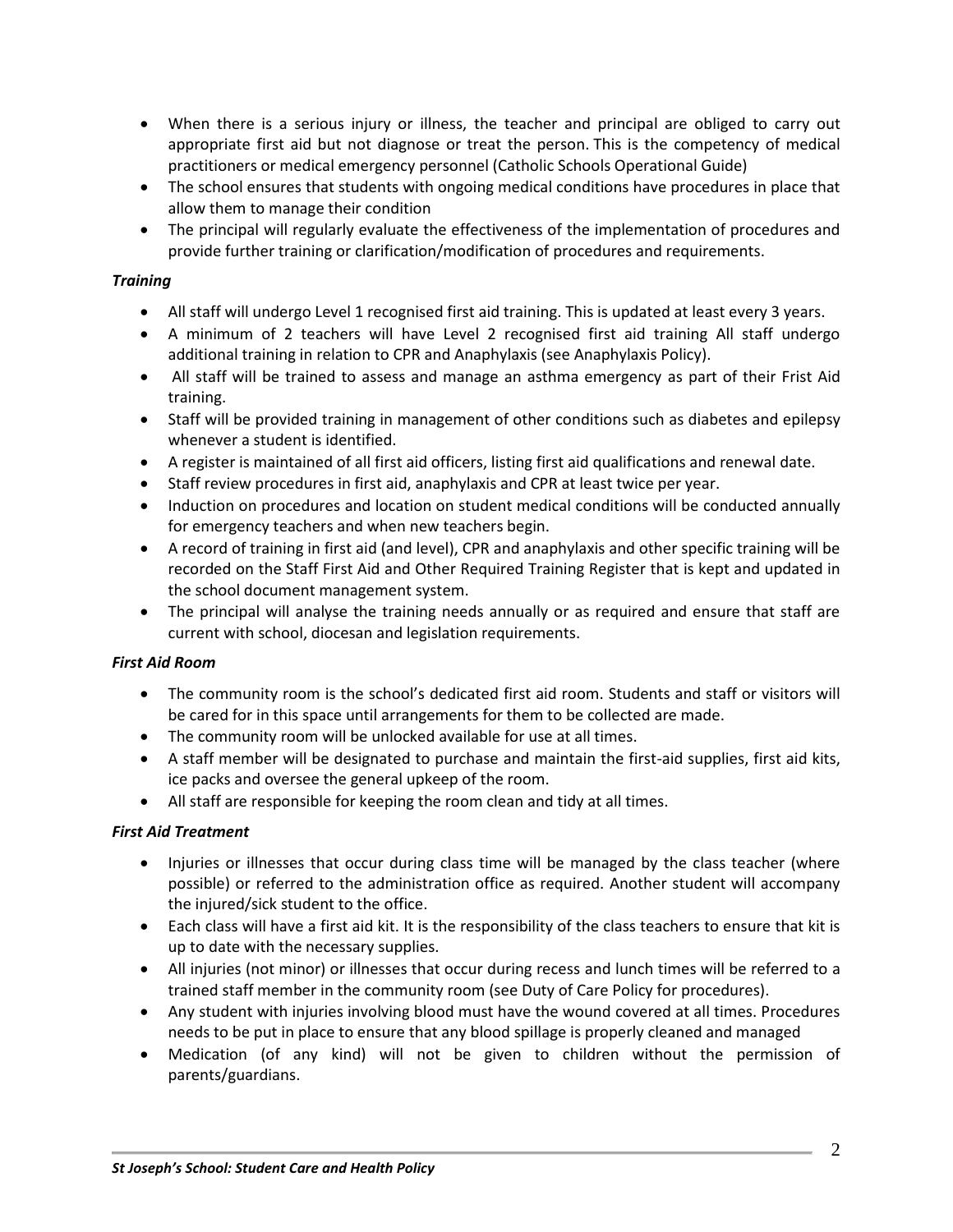All staff members have the authority to call an ambulance immediately in an emergency. If the situation and time permit, a staff member may confer with others before deciding on an appropriate course of action.

## *Offsite Activities* (see also Duty of Care Policy**)**

- Off-site activities will have at least one Level 2 first aid trained staff member at all times and school staff with Level 1 training. The nature of the activity and location will need to be taken into account (see Duty of Care: Supervision of Students Policy).
- A comprehensive first aid kit will accompany all offsite activities, along with a mobile phone.
- All students attending offsite will have provided a signed medical form providing medical detail and giving teachers permission to contact a doctor or ambulance should instances arise where their child requires treatment. Copies of the signed medical forms will be taken on all offsite activities. Staff trained in managing anaphylaxis will be included in all off site activities.
- Student requiring medications during the offsite activity will require a copy of their medication plan with relevant details (see medications). This plan and the medication must be given to the designated person who will store and administer any medication required during the offsite activity. A record of its administration must be kept and entered onto the school's Medication Administration Record after the offsite activity has concluded.

# **Specific Student Medical Requirements**

#### *Medications*

- The principal will designate suitably trained staff to be responsible for the appropriate storage and administration of prescribed and non-prescribed medication to students.
- Teachers are required to send students to the office at the required time so that the medicine can be administered.
- All student medications must be in the original containers, must be labelled, must have the quantity of tablets confirmed and documented, and must be stored in either the locked office first aid cabinet or staffroom refrigerator, whichever is most appropriate.
- All medication administered is recorded by the administration manager on the Medication Administration Record.
- All completed Medication Administration Record Forms and details relating to students, their prescribed medication, dosage quantities and times of administering will be kept and recorded in a confidential official loose-leaf medication register.
- Parents will be encouraged, if appropriate, to consider whether they can administer medication outside the school day, such as before and after school and before bed.

#### *Asthma*

- All children, with a documented asthma management plan, will have access to Ventolin ( or similar) and a spacer at all times.
- Asthma management plans for each student will be available in the community room and student classroom.
- Teachers will need to provide a duplicate plan for specialist teachers, if learning is not in child's classroom.

# *Anaphylaxis* (see Anaphylaxis Policy)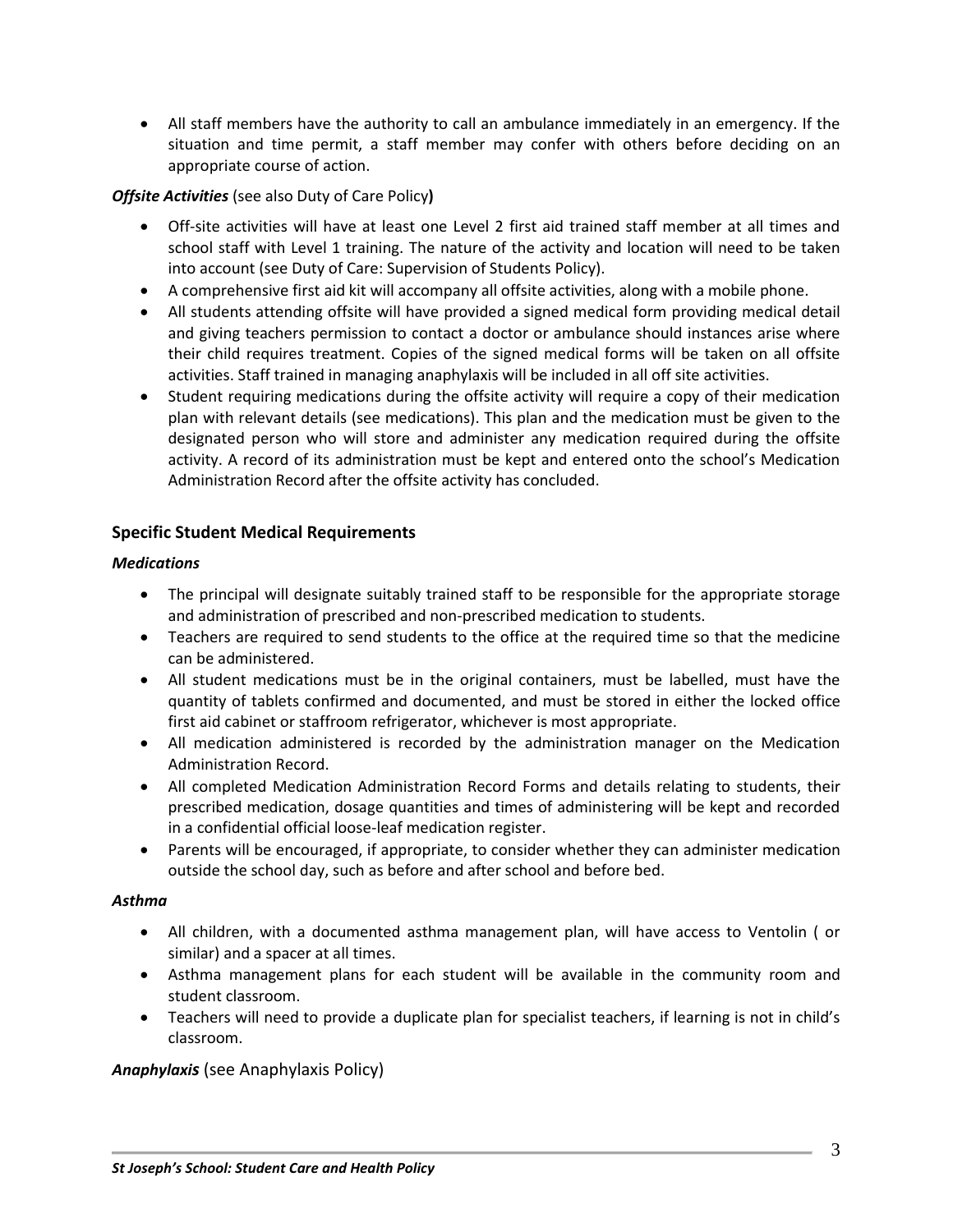- All staff will undertake the Australasian Society of Clinical Immunology and Allergy (ASCIA) etraining course. This is valid for 2 years.
- Two staff members will undertake the Course in Verifying the Correct Use of Adrenaline Autoinjector Devices This course is valid for 3 years.
- A staff anaphylaxis briefing will be conducted twice-yearly.
- Epipens will be stored for quick and easy access in the community room. They should ideally be stored in a cool dark place at room temperature, between 15 and 25 degrees Celsius and not in a refrigerator.

## **Documentation and Communication**

- A confidential up-to-date register that can be accessed in the first aid room will be kept of all injuries or illnesses experienced by students who require first aid treatment
- Parents of all children who receive first aid treatment will receive a completed form indicating the nature of the injury, any treatment given, and the name of the staff member providing the first aid.
- In the case of serious injuries/illnesses, the parents/guardians will be contacted so that professional treatment may be organised. Any injuries to a child's head will be reported to parents/guardian as soon as possible.
- Any student who is collected from school by parents/guardians as a result of an injury, or who is administered treatment by a doctor/hospital or ambulance officer as a result of an injury, or where a staff member considers the injury to be a concern will be reported to the Principal
- At the commencement of each year, requests for updated first aid information will be sent home including requests for any asthma, diabetes, anaphylaxis and epilepsy management plans.
- Parents will be reminded of the policies and practices used by the school to manage first aid, illnesses and medications throughout the year.
- General organisational matters relating to first aid will be communicated to staff at the beginning of each year.
- Policy will be available on school website.

# **Care of Ill Students**

- Students who become ill whilst at school will be cared for in the classroom or in the community room (depending on the nature of the illness).
- Parents of ill children will be contacted to take their child home. In the case of students, if parents / carers cannot be contacted then those listed as emergency contacts for that student will be called.
- If contact cannot be made with parents/emergency contact or they cannot come within a reasonable time to collect their child, the child will be cared for in the community room. The school will refer the child to external medical providers if required. This may include the use of an ambulance. It is the parent responsibility to cover the cost of the ambulance or to have ambulance insurance.
- It is an expectation and a responsibility that parents or an emergency contact does collect a child who is feeling ill.
- Parents who collect ill students must sign the child out of the school in a register maintained in the school office.

#### **First Aid Kits**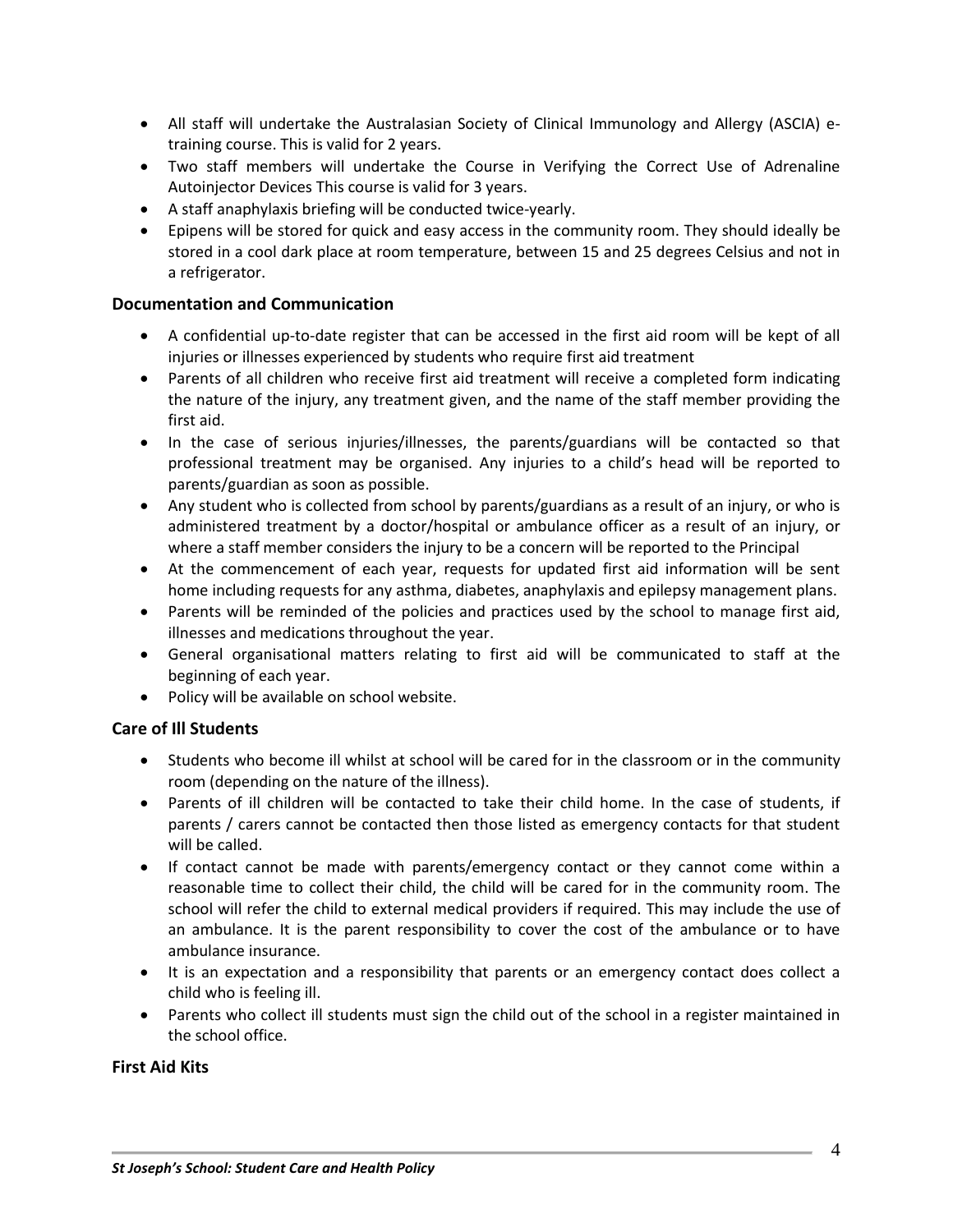First aid supplies in the community room as well as in portable first aid kits will be consistent with the *School Policy and Advisory Guide* (DET). The school provides portable first aid kits for:

- Each learning space (stored in cupboard with first aid sign)
	- o For offsite activities (stored in community room)
- Yard duty and classroom kits will include:
	- o At least two pairs of single use nitrile gloves
	- o sterile saline sachets or ampoules for irrigating eyes and minor wounds
	- $\circ$  gauze and band aids
	- o a resuscitation face mask
	- o first aid guide book
- Offsite activity kits will have required supplies depending on the nature of the activity and will include epipens

## **Reporting Obligations to WorkSafe**

Schools must report the following types of health and safety incidents to WorkSafe:

- death
- employees or persons who require either:
	- $\circ$  medical treatment by a doctor (e.g. fractures, administration of a drug or medical treatment)
	- o immediate treatment as an in-patient in a hospital

WorkSafe must be notified immediately by calling 132 360 and then in writing within 48 hours using one of the following forms:

- Online Incident Notification Form
- **•** Incident Notification form

The principal will assist teachers in this process.

#### **Implementing Critical Incident Process**

If a student or any other person in the school community has suffered a serious injury or has died in the school environment, it important that the impact on others is treated as a critical incident and appropriate process will be implemented.

#### **Risk Management**

The first aid coordinator and risk management leader in conjunction with the principal will identify any risk management issues and follow the processes for risk management to ensure that risks are recorded, monitored and minimised.

#### **Related Polices and Documents**